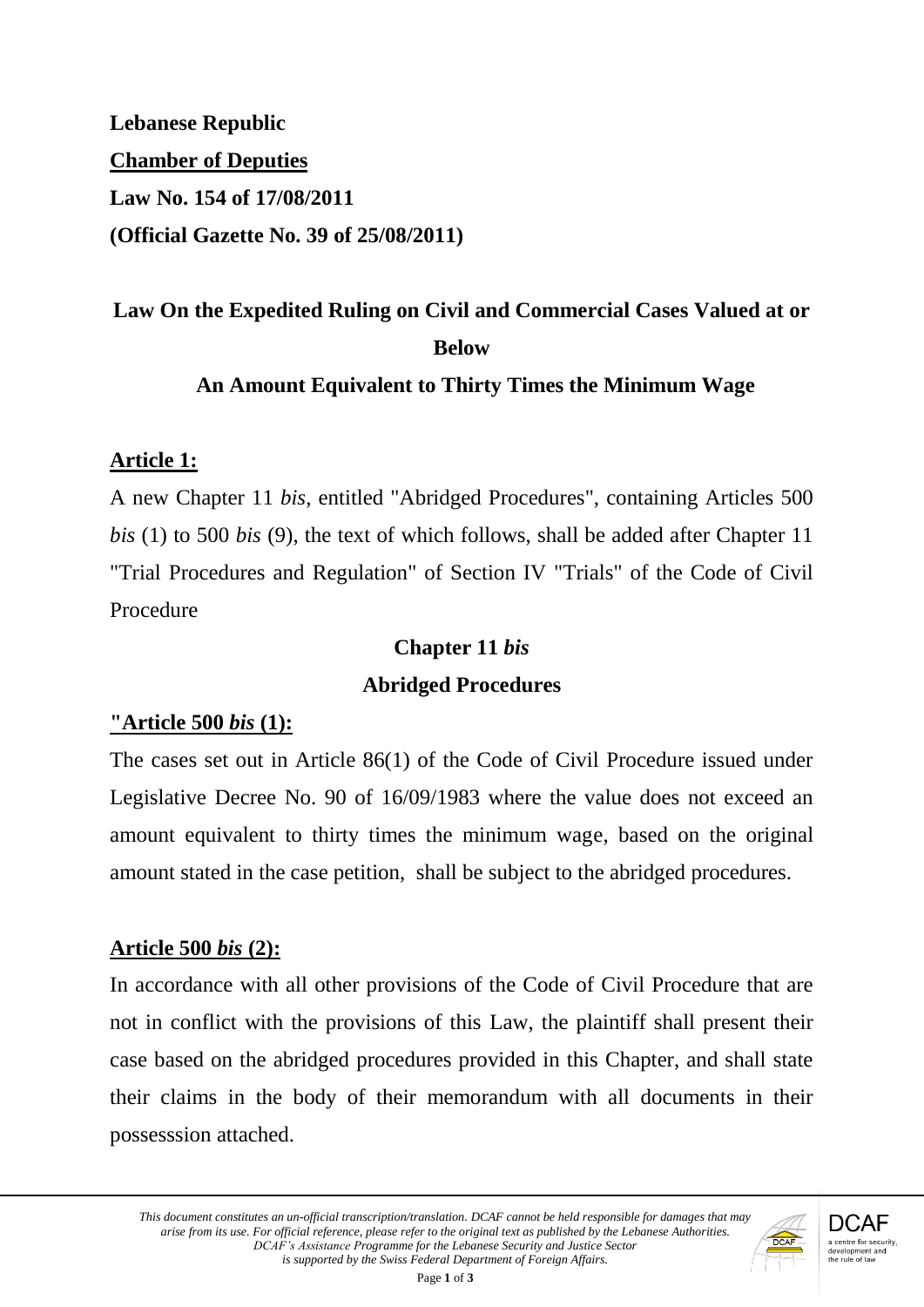#### **Article 500** *bis* **(3):**

The defendant must submit their response to the case within a period not more than a week from the notification date and may not submit any response after this period. The judge may only grant the defendant an additional period or accept a response from the defendant after this period pursuant to a reasoned decision with substantial grounds, provided that the additional period not exceed five days.

#### **Article 500** *bis* **(4):**

Upon conclusion of the period stated in the previous Article, the judge shall examine the documents and issue a ruling based on the information contained therein, within a period not more than two weeks from said date.

#### **Article 500** *bis* **(5):**

If a judge deems it necessary to question the parties, hear witnesses, or utilize technical expertise, the judge must immediately undertake the suitable measure and state in their decision a period not exceeding a week to implement the procedure.

#### **Article 500** *bis* **(6):**

Both parties have the right to suspend the questioning, testimony, or expertice within a period of three days from the notification date.

## **Article 500** *bis* **(7):**

After the conclusion of this three-day period, the judge must give a final ruling on the case within a period not more than one week.